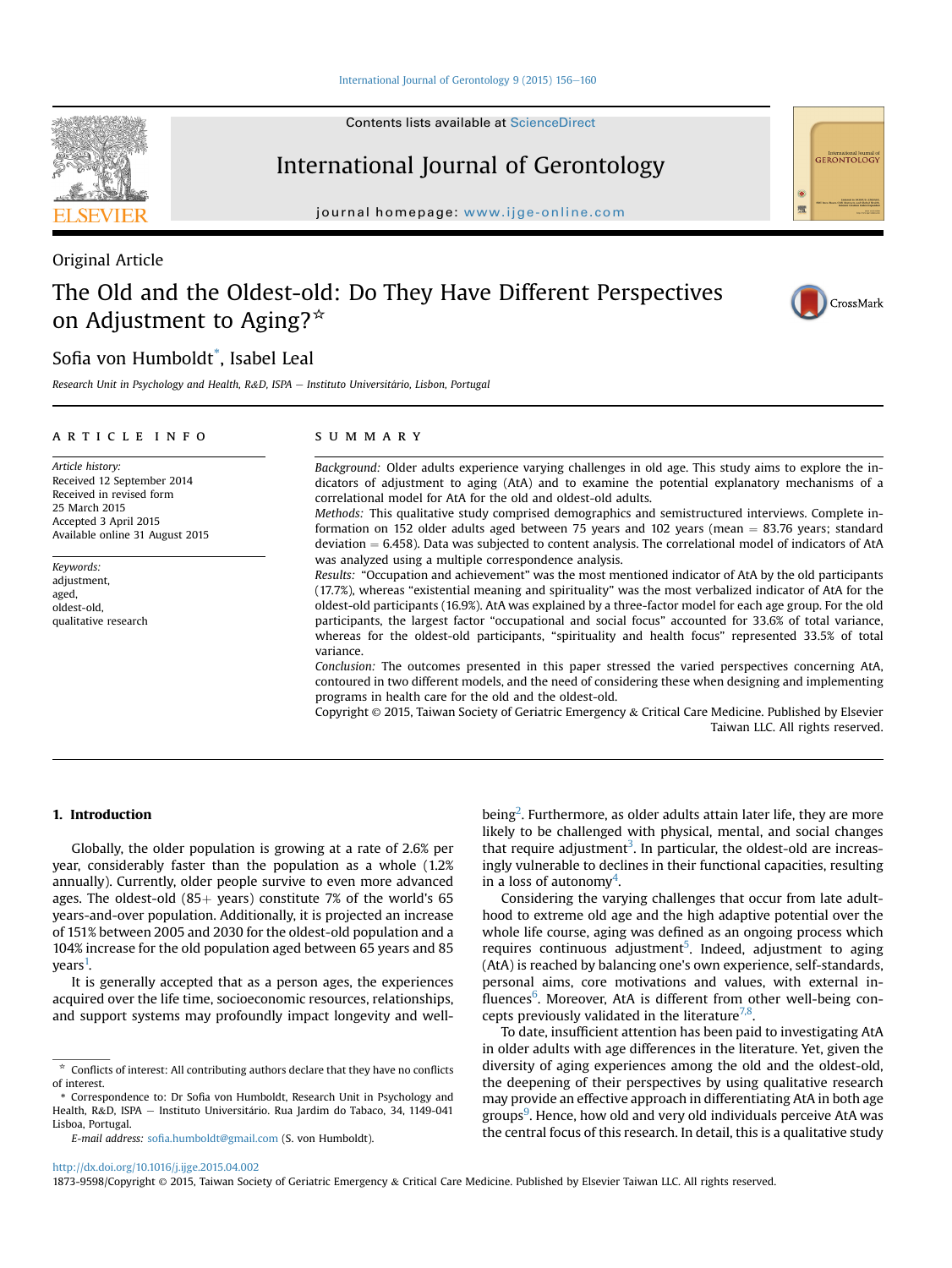designed to: (1) explore the conceptualization of AtA for the old and the oldest-old; and (2) examine the potential explanatory mechanisms of two correlational models for AtA for these age groups.

# 2. Materials and methods

# 2.1. Participants

One hundred and fifty-two, community-dwelling older adults were recruited from lifelong learning centers' message boards, local and art community centres list-serves in Lisbon and the Algarve regions in Portugal. Sampling was performed purposefully.

For the purpose of this study, old participants were aged between 75 years and 84 years and the oldest-old participants were aged  $\geq$ 85 years. Furthermore, the professional status comprised all the professional development activities reported by the partici $p$ ants. Participants' target group were aged  $\geq$ 75 years (mean  $= 83.76$  years; standard deviation  $= 6.458$ ; range, 75-102 years). The old participants were 59.2% women, 64.5% married, and 72.3% living with their family. The totality of old participants were able to perform activities of daily living, as well as instrumental activities of daily living. The oldest-old participants were 63.2% women, 59.2% married, and 82.1% living with their family. The totality of oldest-old participants were able to perform activities of daily living and 96.3% of these participants were able to perform instrumental activities of daily living. Participant eligibility criteria were the following: (1) an absence of concurrent severe mental disorders according to the Diagnostic and Statistical Manual of Mental Disorders-IV; and (2) scoring in the normal range on the Mini-Mental Status Exam  $(>26)^{10}$ . Table 1 shows the characteristics of the study's participants.

#### 2.2. Data collection

The participants were provided with a brief description of the study over the phone or in person, and were invited to participate in a person-to-person interview. All the participants gave their informed consent after the presentation of the study. Each semistructured interview was performed individually in the participant' own home and began with a set of straightforward background questions to find out about the informant's living arrangements, health, age, family, education, and work, followed by one openended question: "I would like to understand what, in your point of view, contributes to your adjustment to aging in this phase of your life". During the interviews, the researcher assumed a neutral position in order to avoid bias in the investigation $11$ . Neutrality was kept by ensuring that the findings were a function solely of the participants and conditions of the research, with no researchers' interpretation. The interviews lasted between 15 minutes 35 minutes and were conducted and audio-recorded by the same researcher, who had no previous relationship with the participants. Upon completion of the interview, participants were asked to evaluate the schedule and the interview process. The participants' private information was not shared without the individual's knowledge or against their will. Also, at no time were participants identified and they were free to withdraw from the research at any time without penalty. Participants' names were kept anonymous by using code names during interviews and filing of raw data. The selection process of participants was done fairly as each participant fitting the criteria had a chance of being selected. Benefits for participants included being given an opportunity to tell their perspectives in a positive, supportive environment in order to promote AtA in old age.

#### Table 1

Distribution of the study's participants according to sociodemographic and healthrelated characteristics.

|                              | Old 75-84 y    |      | Oldest-old $\geq$ 85 y |      |
|------------------------------|----------------|------|------------------------|------|
|                              | n              | %    | n                      | %    |
| N                            | 76             |      | 76                     |      |
| Age (M; SD)                  | 78.1 (2.196)   |      | 89.5 (3.696)           |      |
| Sex                          |                |      |                        |      |
| Women                        | 45             | 59.2 | 48                     | 63.2 |
| Men                          | 31             | 40.8 | 28                     | 36.8 |
| Education                    |                |      |                        |      |
| Primary school               | 17             | 22.4 | 24                     | 31.6 |
| Middle school                | 25             | 32.9 | 30                     | 39.4 |
| High school                  | 27             | 35.5 | 16                     | 21.1 |
| University degree or higher  | $\overline{7}$ | 9.2  | 6                      | 7.9  |
| <b>Marital Status</b>        |                |      |                        |      |
| Married or in a relationship | 49             | 64.5 | 45                     | 59.2 |
| Widowed                      | 20             | 26.3 | 27                     | 35.5 |
| Single                       | 7              | 9.2  | $\overline{4}$         | 5.3  |
| Professional status          |                |      |                        |      |
| Inactive                     | 41             | 53.9 | 47                     | 61.8 |
| Active                       | 35             | 46.1 | 29                     | 38.2 |
| Family annual income         |                |      |                        |      |
| ≤ €10,000                    | 15             | 19.7 | 26                     | 34.2 |
| $€10,001 - 20,000$           | 38             | 50.0 | 22                     | 28.9 |
| $€20,001-37,500$             | 16             | 21.1 | 25                     | 32.9 |
| ≥ €37,501                    | 7              | 9.2  | 3                      | 3.9  |
| Perceived health             |                |      |                        |      |
| Good                         | 48             | 63.2 | 41                     | 53.9 |
| Poor                         | 28             | 36.8 | 35                     | 46.1 |

 $M =$  mean;  $SD =$  standard deviation.

# 2.3. Data analysis

Data was analyzed, employing qualitative content analysis, and using the following procedure: (1) definition of major emergent categories, mutually exclusive, for the pre-existing category (indicators of AtA); (2) creation of a list of coding cues; (3) analysis of verbatim quotes of participants' narratives that better link to emerging categories; (4) identification of subcategories, while preserving the principle of homogeneity of the category; and (5) derivation of emergent categories, through constant comparison within and across interviews allowing for the clustering of related subcategories until the point of theoretical saturation was reached<sup>12</sup>.

The approach to the analysis was based on an overarching concern for reflecting the participants' perspectives. To this end, the researchers decided on the word sense as the most appropriate unit of analysis as it would best reflect the participants' language usage and the style variations among the participants. The use of semistructured interviews allowed the participants to reflect freely on their perceptions. The nominal variables were coded using an alphabetical code. The alphabetical code used the letters  $A-G$ , being that each letter corresponded to one category (e.g., "aging in place" = A; "health and body" = D). After categorizing the verbatim quotes of our participants, frequencies for each category were obtained by performing a word-frequency count. Additionally, a literature check warranted that there was a good fit between the reported data and pertinent literature.

An independent analysis of the 152 interviews was performed by a jury of two researchers (both faculty) and our structure of categories was then subjected to an external review. Critical feedback was obtained from two reviewers with experience with older adults. Establishment of the eligibility of the reviewers was ensured by the following criteria: (1) the reviewer had obtained a Masters degree in Health Psychology, which equipped her or him with knowledge in health and well-being matters; (2) the reviewer had investigative skills and health care experience with older adults;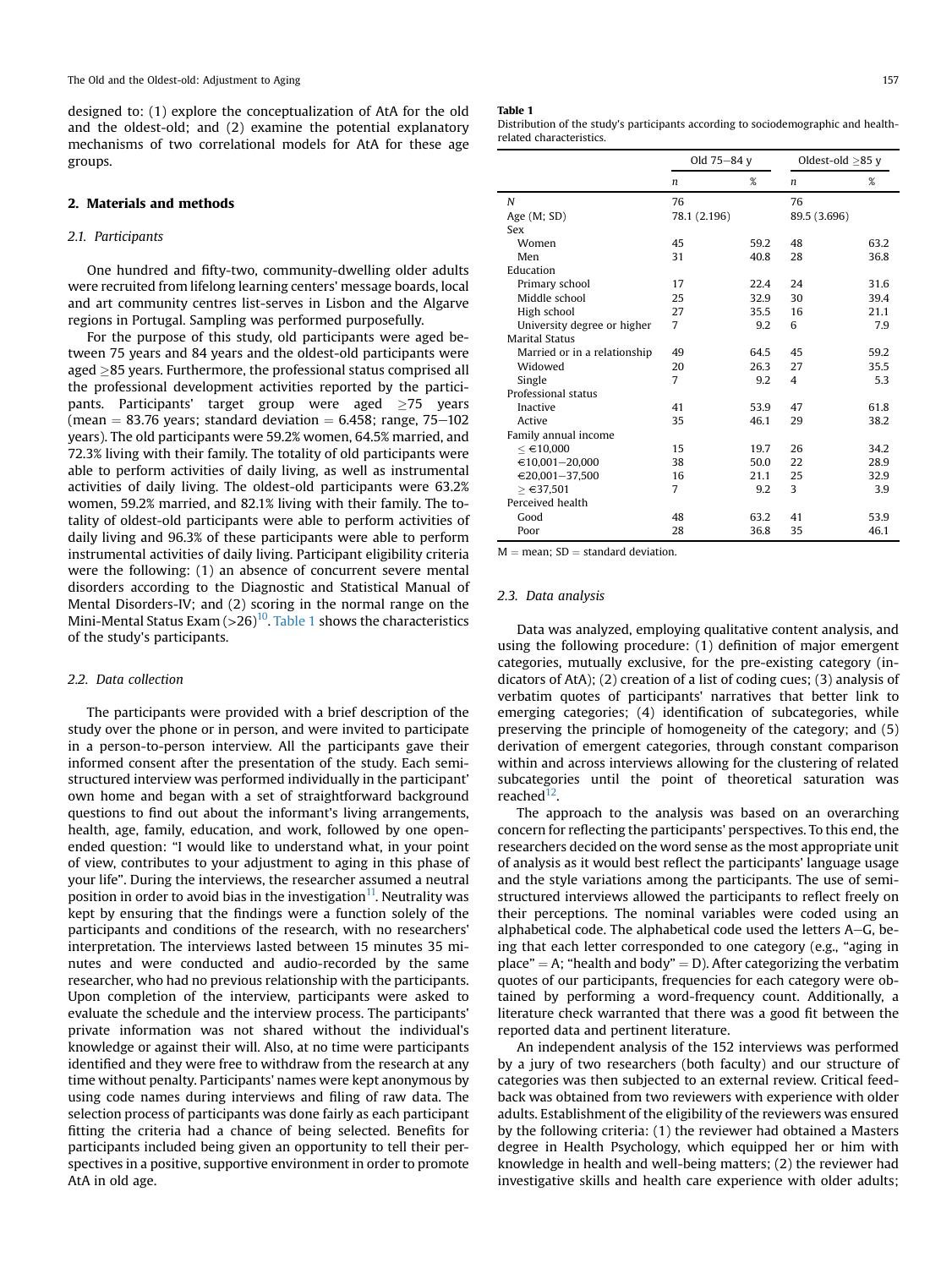and (3) the reviewer developed experience in mixed research methods. A final group coresolution was made regarding the categories. Reliability between researchers was measured through the Cohen Kappa coefficient. All AtA categories presented a value above 0.80 (0.852  $k$  < 0.912), indicating a high agreement rate.

The second objective of the study was to analyze the correlational structure of AtA for these two age groups. For this purpose, coding of nominal categories to prepare them for multiple correspondence analysis (MCA) was completed; the associations between the emergent categories and latent constructs that could work as major indicators in older adults' conceptualization of AtA, by MCA were represented; and an analysis of the correlational structure of the three-dimension models for the two age groups was performed. Statistical criteria included a minimum of 5.0% of the total variance explained by each dimension and a minimum eigenvalue of 1 for each dimension.

Data were analyzed using SPSS (version 20.0; SPSS Inc., Chicago, IL, USA). The Ethics Committee of the Research Unit in Psychology and Health (PSY-410), the Portuguese Foundation for Science and Technology (FCT), and ISPA - Instituto Universit ario, Lisbon, Portugal approved the study. Informed consent was received from all participants.

# 3. Results

# 3.1. Content analysis of the emergent categories

Findings designated a total of seven categories for indicators of AtA (Table 2). The total of subcategories was 29. In detail, we obtained four topics for "aging in place", six topics for "leisure and entertainment", four topics for "existential meaning and spirituality", five topics for "health and body", three topics for "economic situation", four topics for "occupation and achievement", and three topics for "social embeddedness". Overall, "occupation and achievement" was the most verbalized indicator of AtA (15.8%), whereas "leisure and entertainment" was the least referred indicator of AtA (11.7%), as seen in Table 2.

# 3.2. Aging in place

Older adults verbalized accessibility, need of life simplification, comfort, and safety, as relevant for their AtA.

"I need to have easy access to my house." (Participant 77).

# 3.3. Leisure and entertainment

"Leisure and entertainment" was the least reported indicator of AtA for the oldest-old participants (11.1%).

"I enjoy my afternoons, playing bridge." (Participant 67).

#### 3.4. Existential meaning and spirituality

"Existential meaning and spirituality" was the most verbalized indicator of AtA for the oldest-old participants (16.9%).

"It is important to me to feel that there is a meaning for my existence in this world." (Participant 39).

# 3.5. Health and body

Participants indicated their health, physical well-being, and appearance as relevant to their AtA.

"The only thing I need, is to be healthy." (Participant 112).

# 3.6. Economic situation

Older adults reported a good economic situation and autonomy as an indicator of their AtA.

"I still work for my living and I am proud of it." (Participant 23).

## 3.7. Occupation and achievement

These participants referred their occupation and future projects contributed to their AtA. This category was the most mentioned indicator of AtA by the old participants (17.7%).

"Being busy keeps me away of getting depressed." (Participant 108).

# 3.8. Social embeddedness

These participants indicated the importance of being integrated in a significant social network.

"I enjoy being part of my children's lives." (Participant 24).

# 3.9. MCA of the emergent domains

Representations of the associations between the emergent categories obtained from the narrative analysis, and latent constructs that can work as major determinants in older adults' conceptualization of indicators of AtA, were assessed by a MCA. The contents of MCA findings indicate the potential correlational structure of the precategory in our study and indicate a model with diverse factors and factor loadings.

Results suggest a three-dimension model (accounting for 88.8% of the total variance) composed by: "occupational and social focus", "existential awareness", and "environmental drive", as a best-fit solution for the old participants [\(Table 3\)](#page-3-0) and a three-dimension model (accounting for 89.3% of the total variance) composed by: "spirituality and health focus", "occupational and social drive", and "environment and leisure focus" as a best-fit solution for the oldestold participants ([Table 4\)](#page-3-0).

# Table 2

Emergent categories resulting from content analysis of the precategory "indicators of adjustment to aging".

|                                          |                                    | Old |       | Oldest old |       | Total |       |
|------------------------------------------|------------------------------------|-----|-------|------------|-------|-------|-------|
|                                          |                                    | n   | %     | n          | $\%$  | n     | %     |
| Indicators of AtA                        | Aging in place                     | 32  | 14.1  | 33         | 12.6  | 65    | 13.3  |
|                                          | Leisure & entertainment            | 28  | 12.3  | 29         | 11.1  | 57    | 11.7  |
|                                          | Existential meaning & spirituality | 28  | 12.3  | 44         | 16.9  | 72    | 14.8  |
|                                          | Health & body                      | 32  | 14.1  | 40         | 15.3  | 72    | 14.8  |
|                                          | Economic situation                 | 35  | 15.4  | 36         | 13.8  | 71    | 14.5  |
|                                          | Occupation & achievement           | 40  | 17.7  | 37         | 14.2  | 77    | 15.8  |
|                                          | Social embeddedness                | 32  | 14.1  | 42         | 16.1  | 74    | 15.1  |
| Score of precategory "indicators of AtA" |                                    | 227 | 100.0 | 261        | 100.0 | 488   | 100.0 |

% = category percentage; AtA = adjustment to aging;  $n$  = category frequency.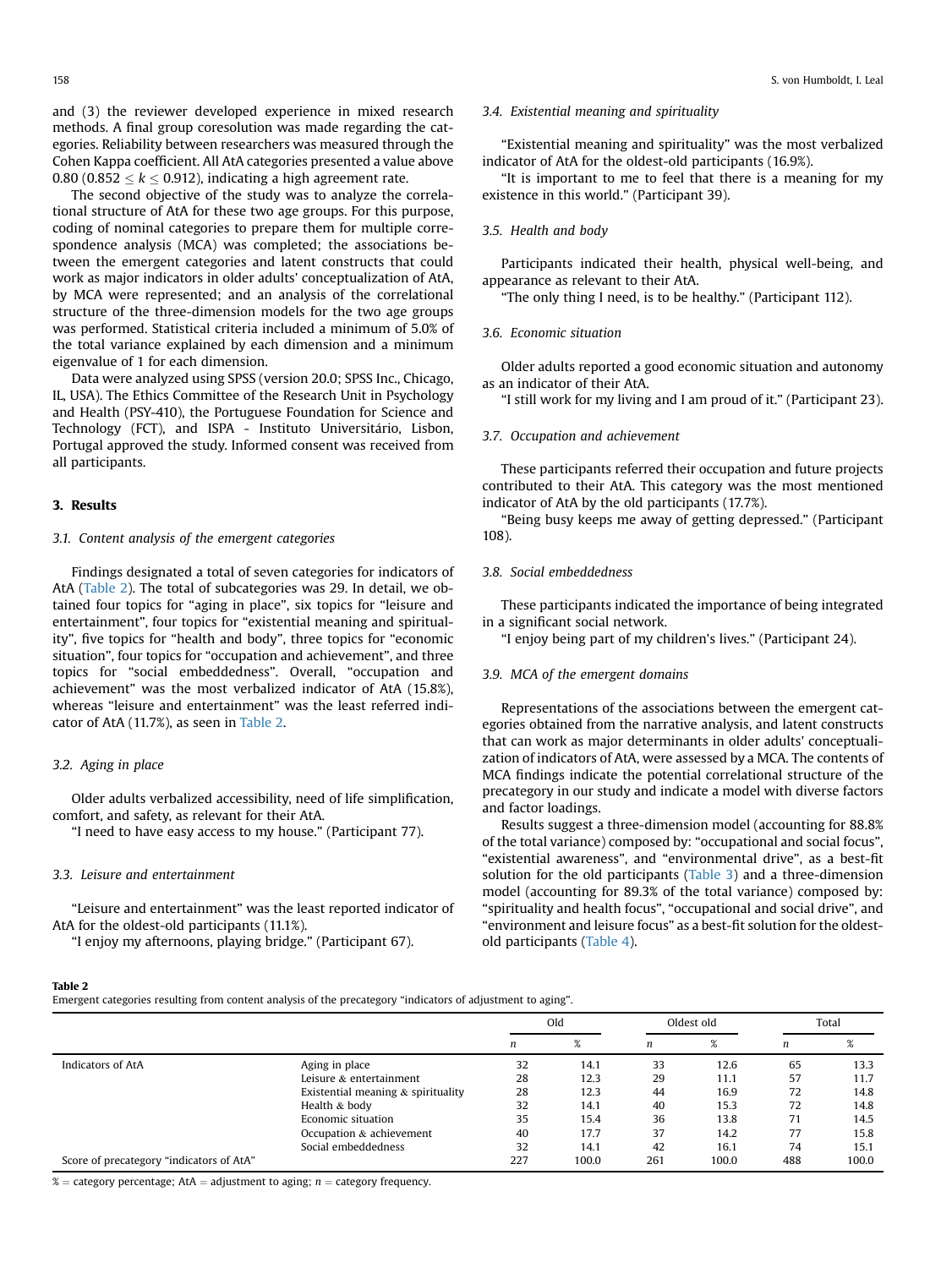### <span id="page-3-0"></span>Table 3

Three-dimensional representation for 'indicators of adjustment to aging" for the old participants: factor loadings for each dimension, mean loadings, and % inertia (variance) explained awareness.

| Domains                            | Dimensions                  |                              |                             | Mean   |
|------------------------------------|-----------------------------|------------------------------|-----------------------------|--------|
|                                    | Occupational & social focus | <b>Existential awareness</b> | Environment & leisure focus |        |
| Aging in place                     | 0.170                       | 0.284                        | 0.483                       | 0.312  |
| Leisure & entertainment            | 0.166                       | 0.349                        | 0.429                       | 0.315  |
| Existential meaning & spirituality | 0.035                       | 0.567                        | 0.380                       | 0.327  |
| Health & body                      | 0.028                       | 0.607                        | 0.345                       | 0.327  |
| Economic situation                 | 0.817                       | 0.082                        | 0.003                       | 0.301  |
| Occupation & achievement           | 0.767                       | 0.061                        | 0.020                       | 0.283  |
| Social embeddedness                | 0.374                       | 0.176                        | 0.074                       | 0.208  |
| Eigenvalue                         | 2.355                       | 2.196                        | 1.734                       | 2.072  |
| Inertia                            | 0.336                       | 0.304                        | 0.248                       | 0.296  |
| % of variance                      | 33.646                      | 30.371                       | 24.774                      | 29.597 |

Values in bold showed a highloading in the factor, which indicated that these categories are very significant in that factor.

To analyze if sociodemographic variables were related to the indicators of AtA in both groups, Cramers'V, Phi, and Pearson's correlation coefficient were used accordingly. Cramers' V was used for categorical variables, namely, marital status; Phi was employed for sex, professional status, and perceived health, as these are binary categorical variables; Spearman's correlation coefficient was used for education and income; and Pearson's correlation coefficient was used for age, because it is a quantitative continuous variable. No relationships were found between education, sex, perceived health, and age, and any of the indicators of AtA. However, for the old, significant moderate relations were found between income and economic situation ( $r = 0.412$ ;  $p < 0.001$ ), and between professional status and occupation and achievement ( $Phi = 0.434$ ;  $p = 0.019$ ). For the oldest-old, a significant moderate association was only found between marital status and social embeddedness ( $V = 0.312$ ;  $p < 0.001$ ). Simple linear regression results indicated that for the old, income significantly predicted the economic situation ( $R^2 = 0.421$ ,  $F(1) = 12.642$ ,  $p < 0.001$ ) and professional status significantly predicted occupation and achievement ( $R^2 = 0.473$ ,  $F_{(1)} = 15.281$ ,  $p < 0.001$ ). For the oldest-old, marital status significantly predicted social embeddedness ( $R^2 = 0.301$ ,  $F_{(1)} = 11.447$ ,  $p < 0.001$ ).

# 4. Discussion

With this study, we aimed to explore the conceptualization of AtA and to examine the potential explanatory mechanisms of a model for AtA for the old and the oldest-old.

"Occupation and achievement" and "social embeddedness" were the most frequent indicator of AtA in this study. These results are in line with previous research<sup>13</sup>.

The MCA emphasizes that AtA is explained by a specific threefactor model, for each group of participants.

For the old participants, the largest factor "occupational and social focus" accounted for 33.6% of total variance, whereas for the oldest-old participants, "spirituality and health focus" represented 33.5% of total variance. For the old participants, the first factor ("occupational and social focus") assembled "economic situation", "occupation and achievement", and "social embeddedness". Literature highlights productive activities<sup>14</sup>, as well as income, as contributing to the well-being of older adults $^{15}$ .

"Existential meaning and spirituality" and "health and body", constituted the second factor ("existential awareness"). Growing literature highlighted the holistic nature of older adults' spirituality $16$ . Moreover, perceived health has been repeatedly pointed out as a predictor of older adults' well-being<sup>17</sup>. In addition, it must be noted that health-related declines may also represent a potential disruption to social support $^{18}$ .

The third factor ("environment and leisure focus") assembled "aging in place" and "leisure and entertainment". These results are in line with recent research, which focused on the role of envi-ronmental and lifestyle characteristics<sup>[8](#page-4-0)</sup>.

For the oldest-old participants, "existential meaning and spirituality", "health and body", and "economic situation", constituted the first factor ("spirituality and health focus"). Previous literature highlights further existential development when the life cycle is nearly complete. Participation in spiritual activities might offer social support in spiritual settings and an available interpretation of the meaning of life events<sup>[19](#page-4-0)</sup>. Indeed, feeling significant and attributing existential meaning to events are associated with well-being<sup>19</sup>. Additionally, there is a growing consensus that health is a critical antecedent of well-being and quality of life in extreme old age<sup>17</sup>.

The second factor ("occupational and social drive") gathered "occupation and achievement" and "social embeddedness". These outcomes emphasize the influence of significant relationships for old adults $15$ . Furthermore, literature points out that productive activities contribute to well-being of older adults<sup>14</sup>.

Similarly to the old adults, the third factor ("environment and leisure focus") comprised "aging in place" and "leisure and

# Table 4

Two-dimensional representation for "indicators of adjustment to aging" for the oldest old participants: factor loadings for each dimension, mean loadings, and % inertia (variance) explained.

| Domains                            | Dimensions                  |                             |                             | Mean   |
|------------------------------------|-----------------------------|-----------------------------|-----------------------------|--------|
|                                    | Spirituality & health focus | Occupational & social drive | Environment & leisure focus |        |
| Aging in place                     | 0.124                       | 0.312                       | 0.500                       | 0.312  |
| Leisure & entertainment            | 0.119                       | 0.378                       | 0.450                       | 0.315  |
| Existential meaning & spirituality | 0.845                       | 0.055                       | 0.004                       | 0.301  |
| Health & body                      | 0.816                       | 0.037                       | 0.013                       | 0.289  |
| Economic situation                 | 0.403                       | 0.133                       | 0.065                       | 0.201  |
| Occupation & achievement           | 0.018                       | 0.638                       | 0.344                       | 0.333  |
| Social embeddedness                | 0.018                       | 0.638                       | 0.344                       | 0.333  |
| Eigenvalue                         | 2.343                       | 2.190                       | 1.720                       | 2.084  |
| Inertia                            | 0.335                       | 0.313                       | 0.246                       | 0.298  |
| % of variance                      | 33.467                      | 31.290                      | 24.570                      | 29.775 |

Values in bold showed a highloading in the factor, which indicated that these categories are very significant in that factor.